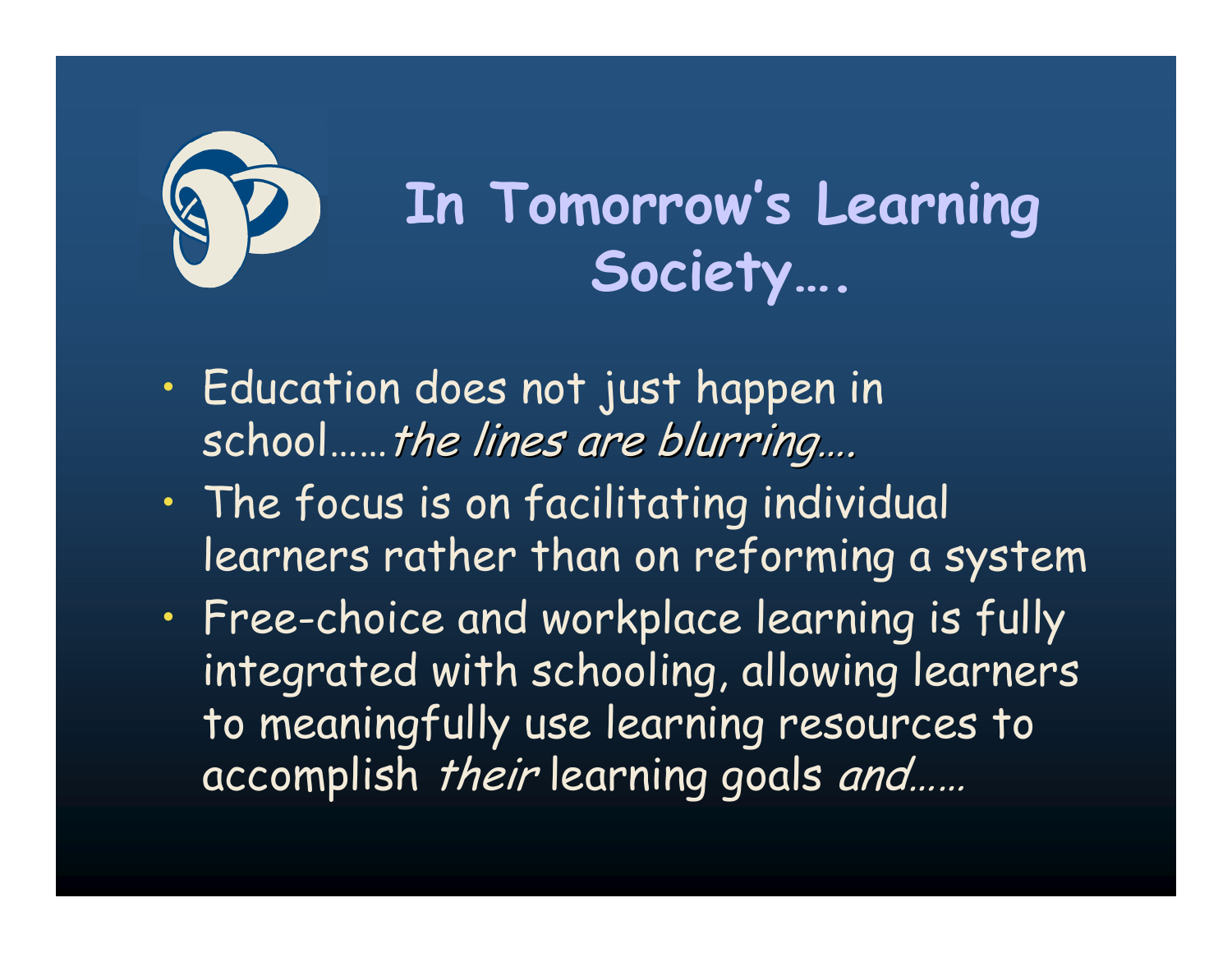

- •• Adults *and* children are equally respected teachers and facilitators of science & technology learning as are classroom/university teachers
- •• A pervasive and integrated science learning network is accessible to citizens of all ages, not only school-age children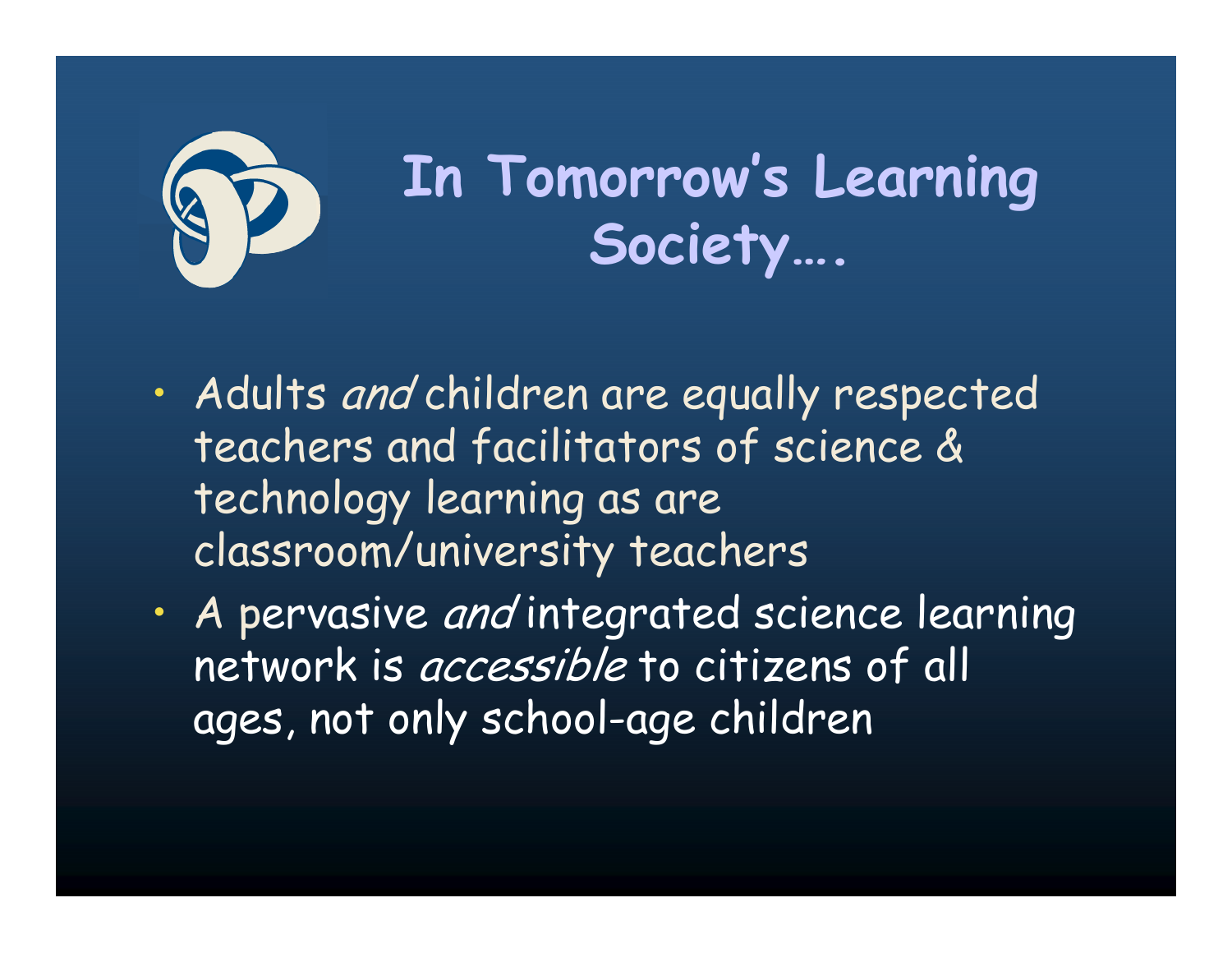

## **Fostering Tomorrow's Learning Society**

- $\bullet$  Restructure Departments of Education at local and national levels to Departments of Learning, encompassing all types of lifelong learning
- • Establish lifelong learning budgets for citizens, creating structures to enable them to wisely spend their learning budgets at any time in their life and throughout the learning infrastructure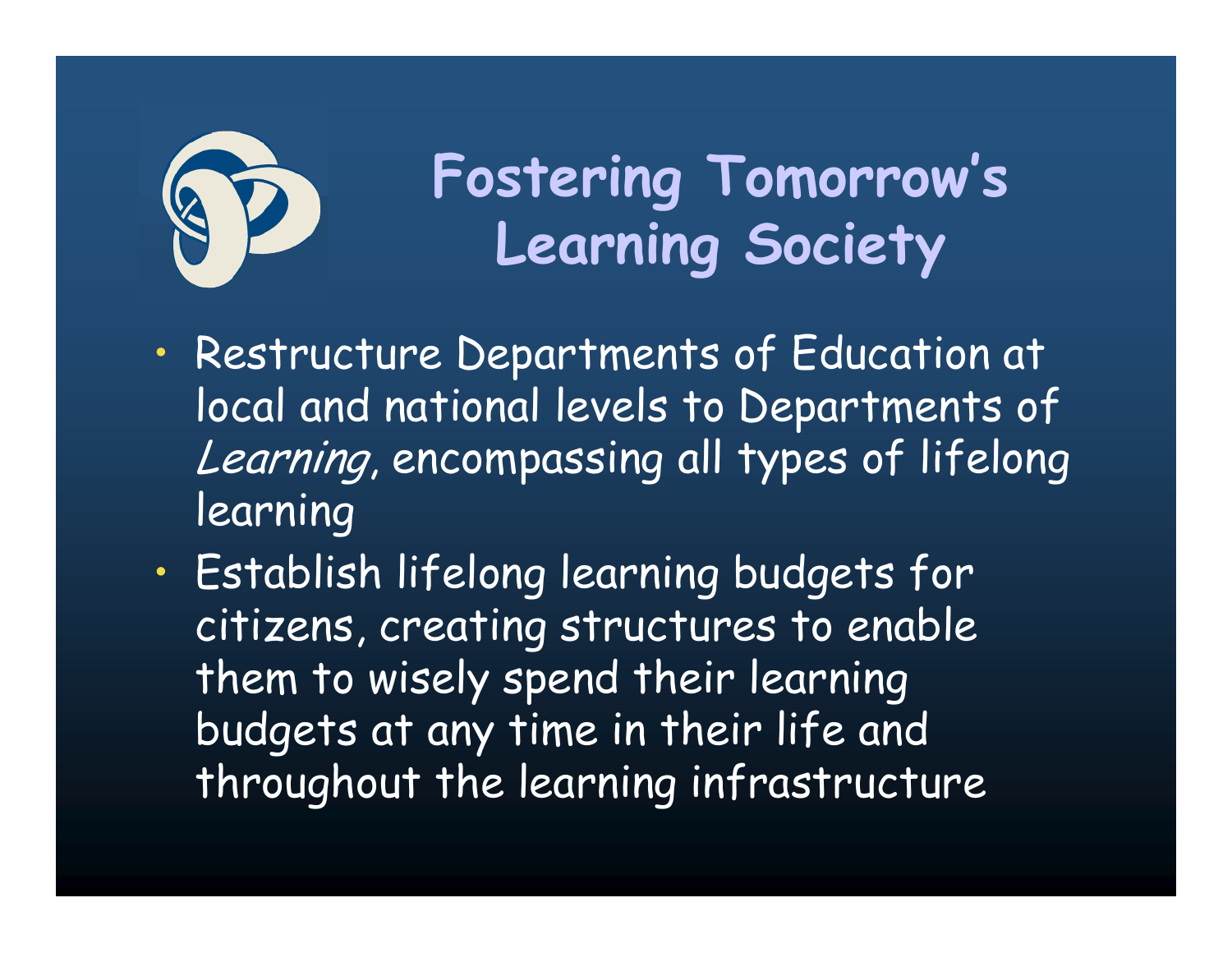

**Fostering Tomorrow's Learning Society, cont.**

- $\bullet$  $\cdot$  Insure that funding for education is more equitably distributed to all parts of the learning infrastructure
- $\bullet$  $\cdot$  Enable each person to be both a lifelong learner and a lifelong teacher; we need infrastructures which support and encourage each person to be both a learner and a teacher